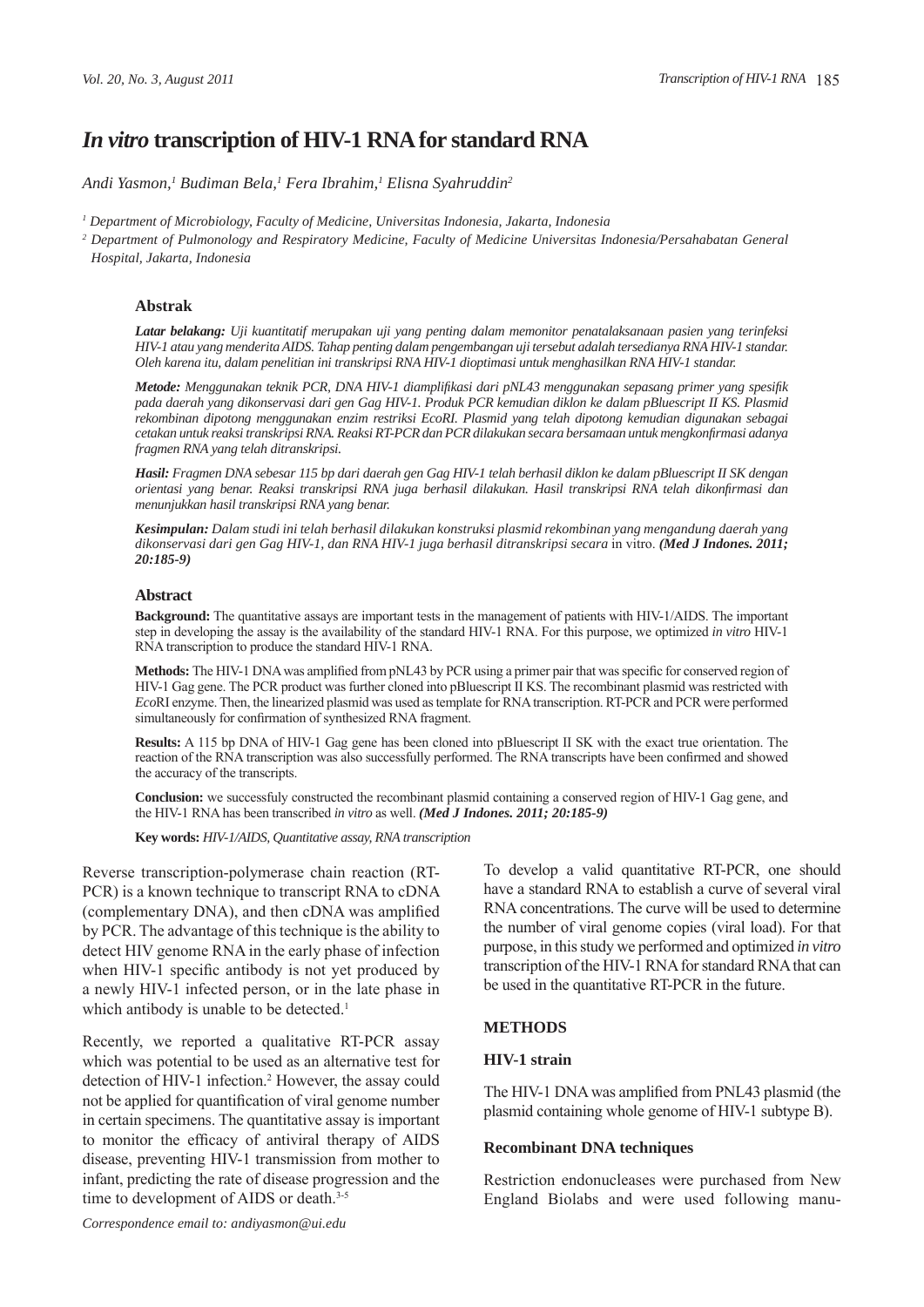facturer's specifications. The primers were synthesized by Gene Works-Australia. Other recombinant DNA methods were performed according to Ausubel et al.<sup>6</sup>

### **Recombinant plasmid construction**

A 115-bp DNA of HIV-1 Gag fragment was amplified by using HI853F (5'- CAG CAT TAT CAG AAG GAG CCA C-3)' and HI967R (5'-TCT GCA GCT TCC TCA TTG ATG G-3') primers. The PCR was performed in 100 μL of reaction mixture with following compositions: 1x PCR Buffer, 2.5 mM  $MgCl_2$ , 1x Q solution, 200 μM of dNTP mix; 0.4 μM of each HI853F and HI967R primer; 2.5 U of HotStar Taq DNA polymerase, 10 ng of plasmid PNL42. The thermal cycler, AB Applied Biosystems Gene Amp PCR System, was performed with following condition: initial PCR activation for 15 min at  $95^{\circ}$ C; 40 cycles of denaturing for 30 sec at  $94^{\circ}$ C, annealing for 30 sec at  $56^{\circ}$ C, and extension for 30 sec at  $72^{\circ}$ C; and final extension for 10 min at  $72^{\circ}$ C. The PCR products were purified by QIAquick PCR Purification Kit (Qiagen) following the manufacturer's instruction.

The PCR products were double-stranded DNA(s) with an AA-overhang at each of 5' and 3' ends. The AA overhangs were then blunted by using Platinum *Pfx* DNA Polymerase (Invitrogen) with following concentrations: 1x *Pfx* Amplification Buffer, 1.25 U of Platinum *Pfx* DNA Polymerase, 200  $\mu$ M of dNTP mix, 1 mM MgSO<sub>4</sub>,  $30 \mu L$  of final elution of PCR product. The mixture was consecutively incubated at  $94^{\circ}$ C for 4 min and at  $68^{\circ}$ C for 60 min. The blunt-ended DNA fragments were then purified by QIAquick PCR Purification Kit (Qiagen) following the manufacturer's instruction.

For construction of the recombinant plasmid, the bluntended DNA fragments were inserted into pBluescript II KS that was previously restricted by *Sma* I enzyme (blunt-ended restriction). The recombinant plasmid contains sequences corresponding to nucleotide (nt) from  $1\pm 857$  to  $1\pm 967$ of the HIV-1 genome, preceded by the sequence for the bacteriophage T7 RNA polymerase promoter. To confirm the exact orientation of insert, we analyzed the orientation by PCR using M13F and HI967R primers (Figure 1).

# **RNA transcription**

Before RNA transcription was performed, the circular recombinant plasmids were restricted by *Eco*RI enzyme to produce the linier DNA plasmids (Figure 1). Afterwards, those were cleaned by using QIAquick PCR Purification Kit (Qiagen), and the cleaned plasmids were used as template for RNA transcription. RNA transcription reaction was performed in 50 μL of reaction mixture with following compositions: 1x T7 Reaction buffer; 1 mM of each ATP, GTP, UTP, and

TTP; 10 mM DTT; 50 U of T7 RNA polymerases; 56 U of RNase Inhibitors; 1.250 ng DNA template. The mixture was incubated at 37°C for 60 min using Thermal cycler (AB Applied Biosystems Gene Amp PCR System), followed by adding 200 U of DNase into the reactionmix and incubated at 37<sup>o</sup>C for 30 min. The reaction was terminated by incubating at 85<sup>o</sup>C for 5 min.

# **Confi rmation of RNA transcription**

The result of RNA transcription was used as template for RT-PCR and PCR reactions in which both reactions were conducted simultaneously. The PCR reaction was performed with composition and condition as mentioned above, while the RT-PCR was performed in 20 μL of reaction mixture with following compositions: 1x One-step RT-PCR Buffer, 2.5 mM MgCl<sub>2</sub>, 1x Q solution, 400 μM of dNTP mix; 0.6 μM of each HI853F and HI967R primer; One-Step RT-PCR enzyme mix (Qiagen), 4 μL of RNA transcripts. The thermal cycler, AB Applied Biosystems Gene Amp PCR System, was performed with following condition: reverse transcription for 30 min at  $50^{\circ}$ C; initial PCR activation for 15 min at  $95^{\circ}$ C; 40 cycles of denaturing for 30 sec at  $94^{\circ}$ C, annealing for 30 sec at  $56^{\circ}$ C, and extension for 30 sec at  $72^{\circ}$ C; and final extension for 7 min at  $72^{\circ}$ C. The amplicons were analyzed on 8 % polyacrilamide gel.

# **Gel electrophoresis**

RNA Transcription, PCR, and RT-PCR products were analyzed on 8% polyacrylamide gel that was consisted (1 gel) of 500 μL 10x TBE [0.089 M Tris base, 0.089 M boric acid, 0.02 M EDTA, pH 8.0]; 1.350 μL of 30% acrylamide; 3.150 μL of distillated water; 25 μL of ammonium persulphate (APS), and 2.5 μL of TEMED (N,N, N',N'-Tetramethylethylenediamine). The gels were stained with ethidium bromide after electrophoresis, and RNA or DNA bands on gels were visualized by exposing the gels on ultraviolet light.

# **RESULTS**

# **Recombinant plasmid**

pBluescript II SK was used for constructing the recombinant plasmid containing a 115-bp DNA of HIV-1 (Figure 1). Of the tested putative 20 recombinant plasmids, five plasmids contained the HIV-1 DNA (insert) with the exactly true orientation (data not shown). The insert orientation was confirmed by the PCR technique by using specific primers (Figure 1).

# **RNA transcription**

Before the recombinant plasmid used as template for RNA transcription, the plasmid was restricted by Eco*RI* enzyme to linearize the plasmid in order T7 RNA polymerase to terminate the transcription (Figure 1).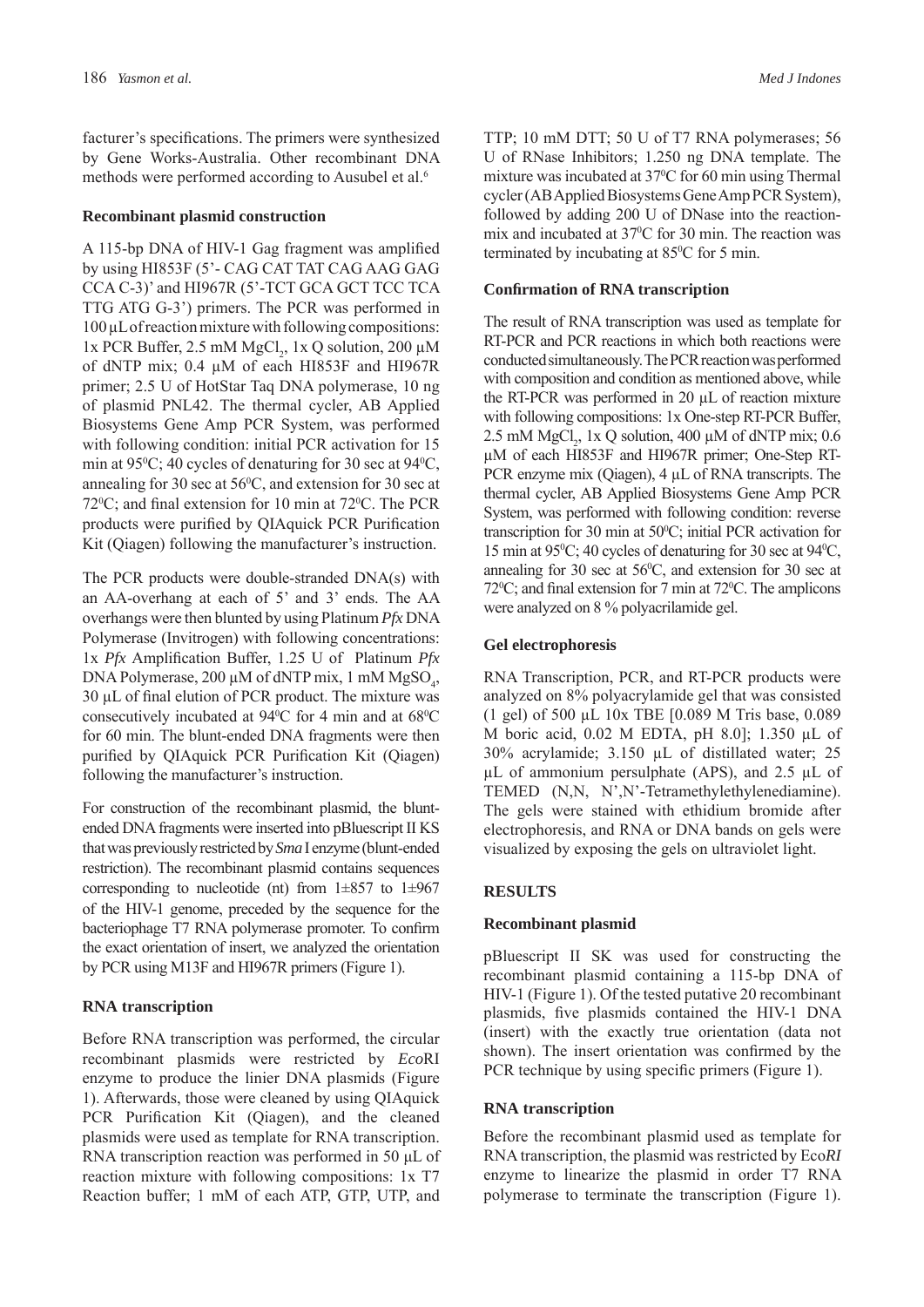Mixture of RNA transcription reaction was analyzed on polyacrylamide gel and showed three bands (Figure 2A). After adding DNase enzyme into the mixture, only two bands were detected (Figure 2B). The results indicated that bands above 300 bp and slightly above 1353-bp DNA markers were thought as RNA fragments because after adding DNase the the fragments still existed. The recombinant plasmids were detected on gel if untreated with DNase (Figure 2A, lane 1&2), and were not detected after treated with DNase (Figure 2B, lane  $1&2$ ; convincing that the recombinant plasmids were DNA fragments used as template for RNA transcription.

### **Confi rmation of RNA transcription**

To ensure the reaction of RNA transcription worked well, the transcription products were confirmed by onetube RT-PCR reaction. A positive RT-PCR was defined by a 115 bp DNA fragment visualized at the right position on polyacrylamide gel (Figure 3). To know whether RNA of transcription reaction was amplified by RT-PCR technique, PCR was performed simultaneously with RT-PCR. The confirmation assay showed that there was a 115 bp DNA fragment detected by RT-PCR on 8% polyacrylamide gel (Figure 3, line rpS), and there was no any DNA fragment/band resulted by PCR (Figure 3, line pS). The results were supported by results of reactions for negative and positive controls showing no contamination and well working reaction, respectively (Figure 3). The data showed that we successfully transcribed RNA of a conserved region of HIV-1 Gag gene.



PCR Product (130 bp) if the insert is true orientation

*Figure 1. Scheme of partly recombinant plasmid containing insert (HI fragment). The HI fragment was inserted in SmaI restriction site. The EcoRI enzyme was used to linearize the recombinant plasmid before used as template for RNA transcription. The aim of the restriction by EcoRI was to terminate the transcription reaction by RNA polymerase. M13F and HI967R primers were used for confirmation of the true insert orientation.* 



*Figure 2. Analysis of RNA transcription reaction results on 8% polyacrylamide gel. A. before adding DNase enzyme. B. after adding DNase enzyme. Line M: DNA ladder. Line 1: result of RNA transcription reaction. Line 2: negative control for RNA transcription reaction. Line 3: control for plasmid used as template. bp: base pair.*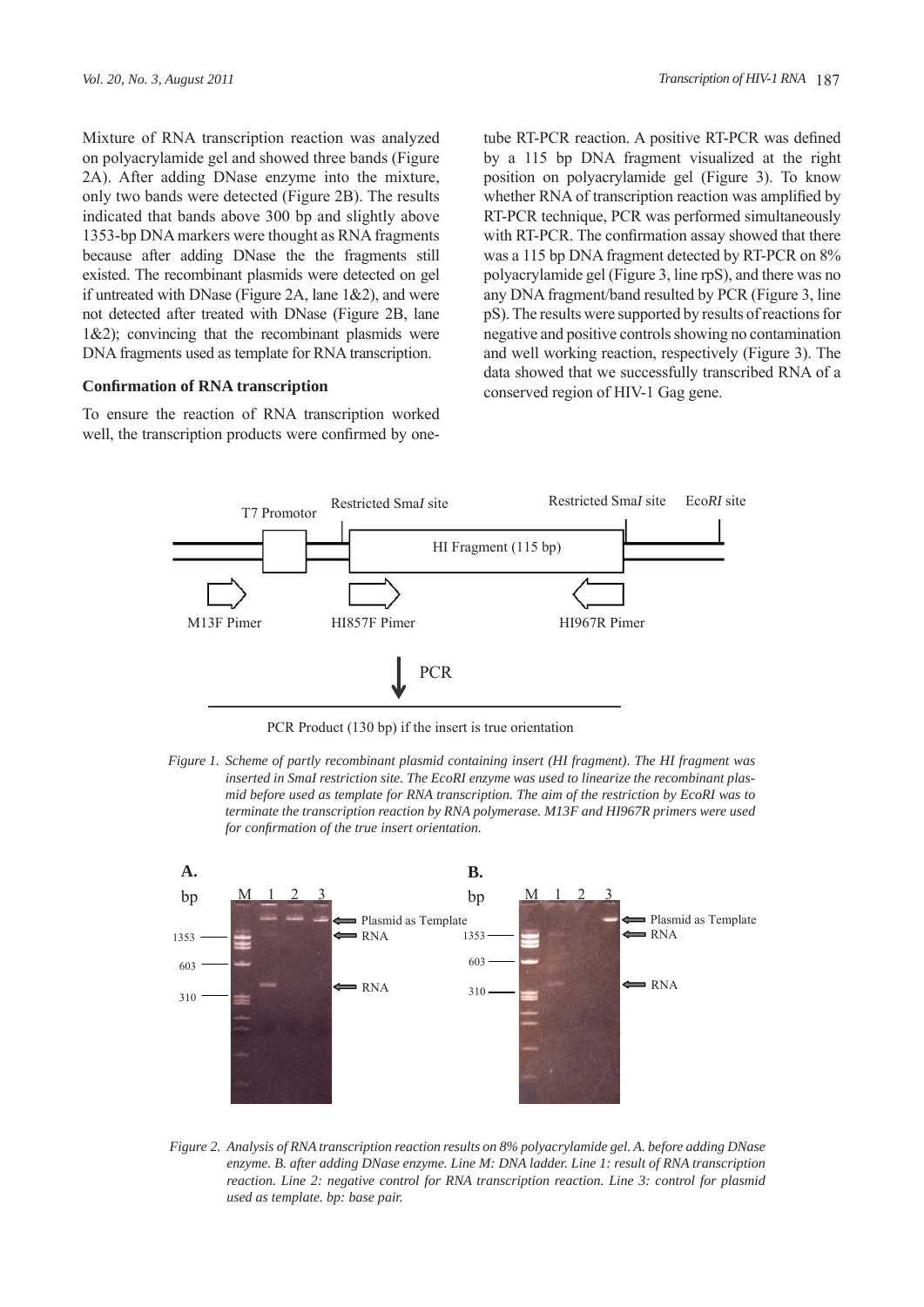

*Figure 3. Confi rmation of RNA transcription result by PCR and RT-PCR. Line M: DNA ladder. p: PCR. rp: RT-PCR. +: positive control. S: RNA transcription result after adding DNase enzyme. -: negative control.*

### **DISCUSSION**

Most of HIV-1 infected people take 5-10 years after initial infection to progress to acquired immunodeficiency syndrome (AIDS).<sup>7</sup> The quantitative assays are important tests for predicting the course of HIV-1 infection and are very useful in management of patients with HIV/AIDS. <sup>3-5, 8</sup> Our objective in this study was to optimize the reaction of the HIV-1 RNA transcription to produce the standard HIV-1 RNA. The standard RNA will be very useful in development of quantitative RT-PCR assay in the future.

Before performing the RNA transcription, we amplified a conserved fragment of HIV-1 Gag gene and then it inserted into pBluescript II SK. The plasmid has a bacteriophage T7 RNA polymerase promoter as a recognition site for RNA polymerase to initiate the RNA transcription. (Figure 1). Other researchers used different types of plasmids for constructing the recombinant plasmid for in vitro RNA transcription such as pET-3a, pUC19, and pAR1219 vectors.<sup>9-</sup> <sup>11</sup> Those the vector used in this study have the same principles as those used in other studies, which have a recognition site, in the upstream of an inserted gene, for T7 RNA polymerase to initiate RNA transcription. For terminating the RNA transcription, some researchers used a T7 terminator sequence in downstream of inserted gene that will give a signal for T7 RNA polymerase to stop the transcription.9, 12 In this study, we used Eco*RI* to linearize the plasmid in order T7 RNA polymerase to terminate the transcription (Figure 1). The same strategy was also reported by other researchers.<sup>10, 13, 14</sup>

Since general intention of this study is the production of HIV-1 standard RNA for quantitative assay of HIV-1 genome, we focused on the insert orientation in the recombinant plasmid. This constitutes the important step so that RNA(s) transcribed by RNA polymerase are positive-sense RNA(s) as HIV-1 has genome so. Therefore, before using the recombinant plasmid as template for RNA transcription, its inserted orientation has to be analyzed. One technique for confirmation of true orientation of inserted DNA fragment or gene is sequencing method.<sup>14, 15</sup> However, in this study we used a different approach, namely PCR technique using specific primers (Figure 1).

According to a map of recombinant plasmid illustrated in Figure 1 revealed that a 130-bp RNA fragment should be transcribed. However, as shown in Figure 2 two RNA fragments with unexpected sizes were detected. This pattern were also reported by Zlatko Legic.16 The presence of two RNA fragments with unexpected sizes is caused by type of polyacrylamide gel used, namely nondenaturing gel. Such gel is not suitable for determining accurately RNA size. The RNA can form extensive secondary structure via intra-molecular base pairing.<sup>17</sup> The structure will occasionally give multiple bands that are probably caused by the single-stranded RNA forming a number of different structural conformations.<sup>18</sup> In addition, topology of RNA can also affect its migration, making RNA to appear longer on the gel.<sup>19</sup> One reason why we used non-denaturing gel to analyze singlestranded RNA was to determine the integrity of the RNA transcript. As showed in Figure 2 that the RNA transcript has good integrity that indicates the correct procedure of RNA transcription reaction without RNA degradation and the ready step to further application.

The RT-PCR and PCR assays were performed simultaneously for confirmation of RNA transcription (Figure 3), as also conducted by other researchers.<sup>9, 20, 21</sup> By the strategy, the RT-PCR products and no PCR product will be detected if RNA is transcribed successfully. The RT-PCR product is DNA fragment resulted from RT enzyme activity from RNA into cDNAs, and those are then amplified by DNA polymerases to synthesize double-stranded DNA. Figure 3 showed that a 115-bp was detected by RT-PCR but not by PCR, indicating that the HIV-1 RNA has been successfully transcribed.

In conclusion, we successfully constructed the recombinant plasmid containing the conserved region of the HIV-1 Gag gene with true orientation for *in vitro*  RNA transcription reaction. The HIV-1 RNA has also successfully been transcribed. In the future, the RNA will be used as standard RNA in a quantitative RT-PCR assay.

#### **Acknowledgments**

This research was funded by Riset Unggulan Universitas Indonesia (RUUI) tahun 2005.